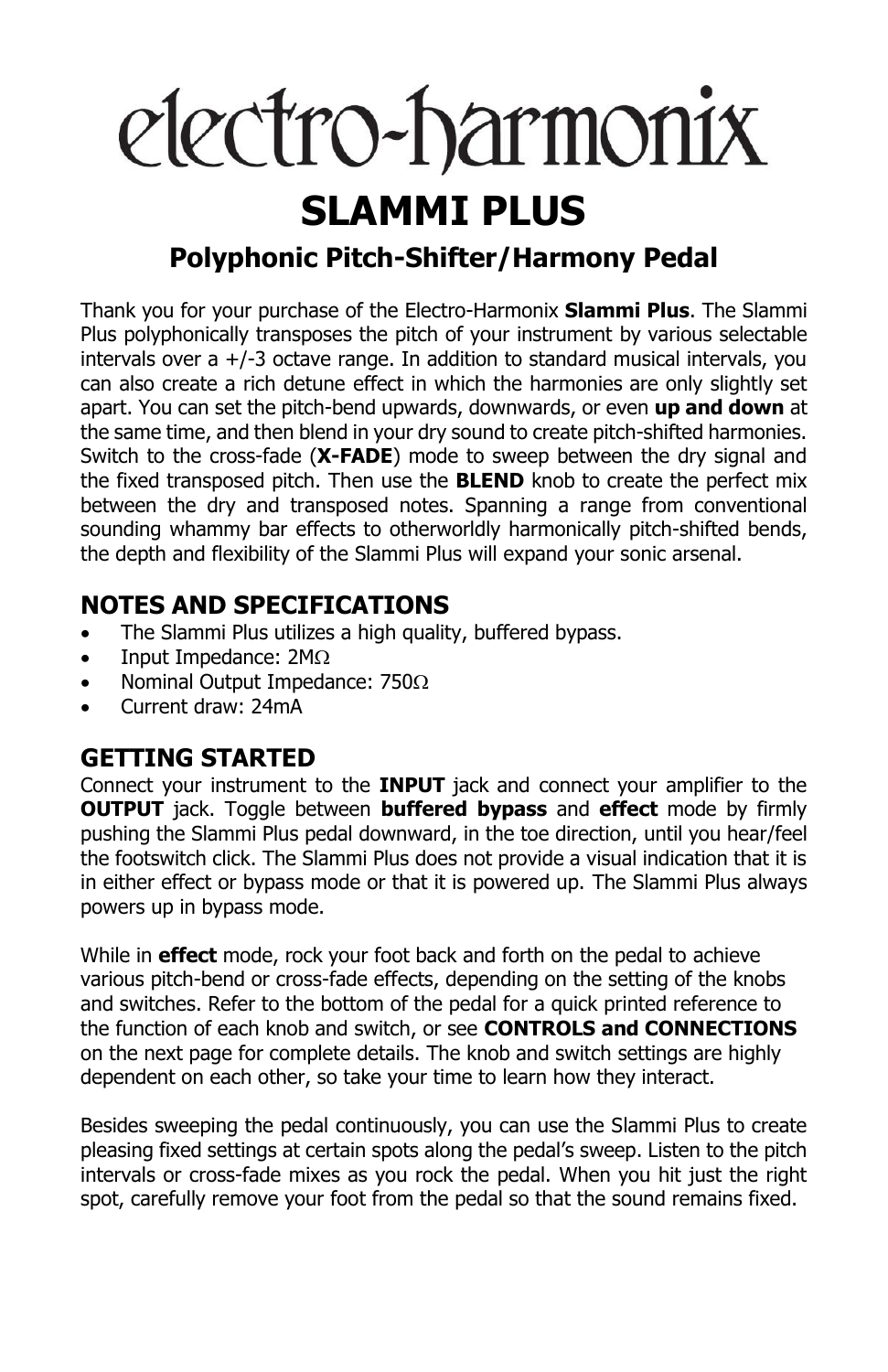#### **CONTROLS AND CONNECTIONS**

**SHIFT Knob Rotary Switch** The 11-position **SHIFT** switch selects the maximum bend setting or the interval of chromatic transposition. The table below details the pitch effect relative to the original pitch.

|                                                                                                                       | m <sub>2</sub> | M <sub>2</sub>  | m <sub>3</sub> | <b>M3</b> | D4      | <b>P5</b> | M6    |     |     |     |
|-----------------------------------------------------------------------------------------------------------------------|----------------|-----------------|----------------|-----------|---------|-----------|-------|-----|-----|-----|
| Det-                                                                                                                  | Minor          | Maior           | Minor          | Major     | Perfect | Perfect   | Maior |     |     |     |
| une                                                                                                                   | 2nd            | 2 <sub>nd</sub> | 3rd            | 3rd       | 4th     | 5th       | 6th   | Oct | Oct | Oct |
| Note: What well were a altable to team of the month of data were affected and there to a change on deviation official |                |                 |                |           |         |           |       |     |     |     |

**Note: "Detune" uses a slight interval to create a detune effect that is close to a chorus or doubling effect.**

Flip the **PEDAL** switch to choose the function of the foot pedal: select either **PITCH** or **X-FADE** mode.

In **PITCH** mode: the foot pedal bends the pitch of your notes. The toe position yields maximum pitch bend, while the heel position's pitch bend is set by the PITCH MIX knob.

In **X-FADE** mode: the foot pedal crossfades from your dry signal to the transposed signal at an interval set by the **SHIFT** knob. The cross-fade effect will vary depending on the **DIR** toggle switch setting:

- **DIR UP**  $(\triangle)$  or **DOWN** ( $\nabla$ ): the dry signal is in the heel, and the pitch shift effect is in the toe.
- **DIR DUAL:** the **heel pitch** is set by PITCH MIX knob (ranging from -1 Octave to  $+1$  Octave), and the toe's upward pitch is set by SHIFT knob.

**DIR (direction) Toggle Switch** The **DIR switch** selects whether pitch is shifted up  $(\triangle)$ , down  $(\blacktriangledown)$ , or both simultaneously (**DUAL**).

The **DUAL** setting outputs two pitch-shifted signals. The first transposed signal follows the SHIFT knob as if in UP mode. The second transposed signal depends on whether the PEDAL switch is set to **PITCH** or **X-Fade**:

1. When **PEDAL** is set to **PITCH** mode, the secondary shifted signal bends at the same rate as the primary signal—usually in the opposite direction, but not always. The secondary signal maxes out at a musically useful harmony that varies by the interval set with the SHIFT knob. This table lists the DUAL mode SHIFT knob settings with PEDAL set to PITCH mode:

| D    | m2             | M <sub>2</sub> | m3 | <b>M3</b>      | <b>P4</b> | P5    | M6   |      |       |       |
|------|----------------|----------------|----|----------------|-----------|-------|------|------|-------|-------|
| Det- | m <sub>2</sub> | М2             | m3 | M3             | P4        | P5    | M6   | Oct  | 2 Oct | 3 Oct |
| une  | up             | up             | up | up             | up        | up    | up   | up   | up    | up    |
|      |                |                |    |                |           |       |      |      |       |       |
|      | Detune         | М6             | P5 | P <sub>5</sub> | P5        | 1 Oct | P5   | Oct  | Oct   | 1 Oct |
|      | down           | up             | up | up             | down      | down  | down | down | down  | down  |

2. When **PEDAL** is set to **X-FADE**, the secondary shifted signal is set by the PITCH MIX knob and does not bend. The volume of the secondary signal decreases by sweeping the pedal from heel to toe.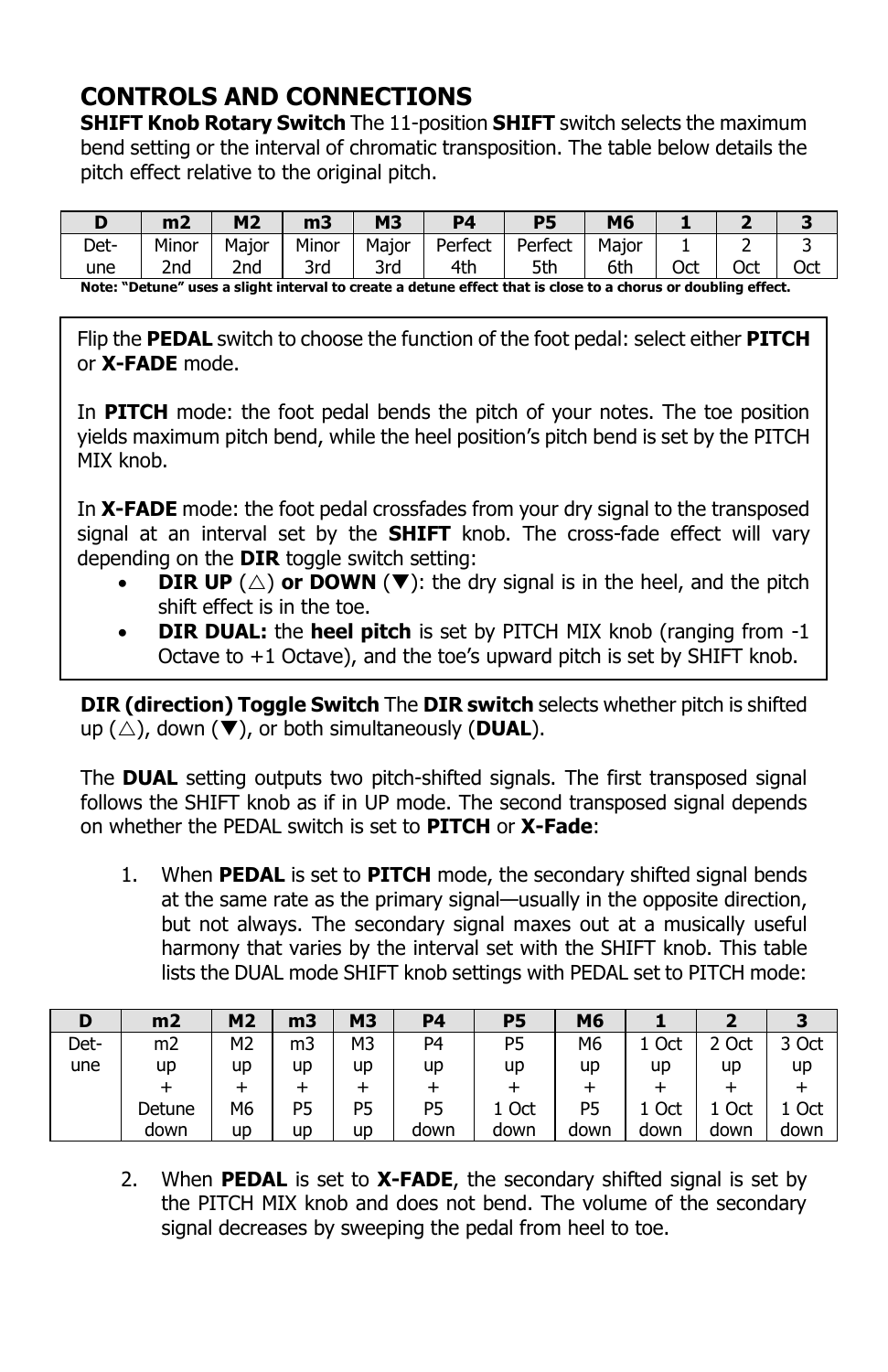The function of the **PITCH MIX** knob varies depending on how you set the **PEDAL** and **DIR** toggle switches:

#### **PEDAL Switch Set to PITCH (Pitch-bending Mode)**

**DIR** toggle switch set **UP** or **DOWN**: the **PITCH MIX** knob sets the heel position's transposition setting. The transposition range varies up or down in half-steps from the dry signal in the CCW position to the SHIFT knob's setting in the CW position.

**DIR** toggle switch set to **DUAL**: the **PITCH MIX** knob varies the volume mix between the main shifted note and the secondary shifted note. Thus you can fine tune the mix between the transposed notes so that, for example, your downward pitch is louder than the upward pitch.

#### **PEDAL SET TO X-FADE (Crossfade Mode)**

**DIR** toggle switch set to **DUAL**: the **PITCH MIX** knob sets the heel position's transposition setting in half-steps with a range from  $+1$  Octave to  $-1$  Octave.

**DIR** toggle switch set **UP** or **DOWN**: the **PITCH MIX** knob has no function.

**BLEND Knob** Adjusts the output mix between 100% dry (fully CCW) and 100% wet (fully CW).

**INPUT/OUTPUT ¼" Jacks** Connect audio to and from the Slammi Plus.

#### **POWER**

**Internal Battery** Plug a cable into the **INPUT** jack to activate power from the internal 9V battery. Unplug the input cable to avoid running down the battery when the unit is not in use. If an AC Adapter is used, the Slammi Plus will be powered up as long as the AC Adapter is plugged in. The pedal's battery may be left in or taken out when the AC Adapter is in use.

#### **Changing the Battery**

- 1. We recommend the use of 9V alkaline batteries.
- 2. Locate the battery door on the underside of the pedal.
- 3. Push the tab of the battery door towards OPEN to unlock the door; pull the door up until it locks into its open position.
- 4. Connect your new 9V battery to the wired battery connector.
- 5. Insert/slide the 9V battery into the battery holder compartment. Push the battery door down and firmly snap it closed.

**External 9VDC Power** The power jack (marked **9V**) is located next to the OUTPUT jack. Use a 9V AC/DC adapter capable of delivering at least 50 mA of current to power the Slammi Plus. The center conductor of the adapter must be negative, and the outer ring positive. You may choose to order the optional Electro-Harmonix adapter that provides 9.6 Volts DC/200mA.

**WARNING:** Using the wrong adapter or a plug with the wrong polarity may damage your Slammi Plus and void the warranty.